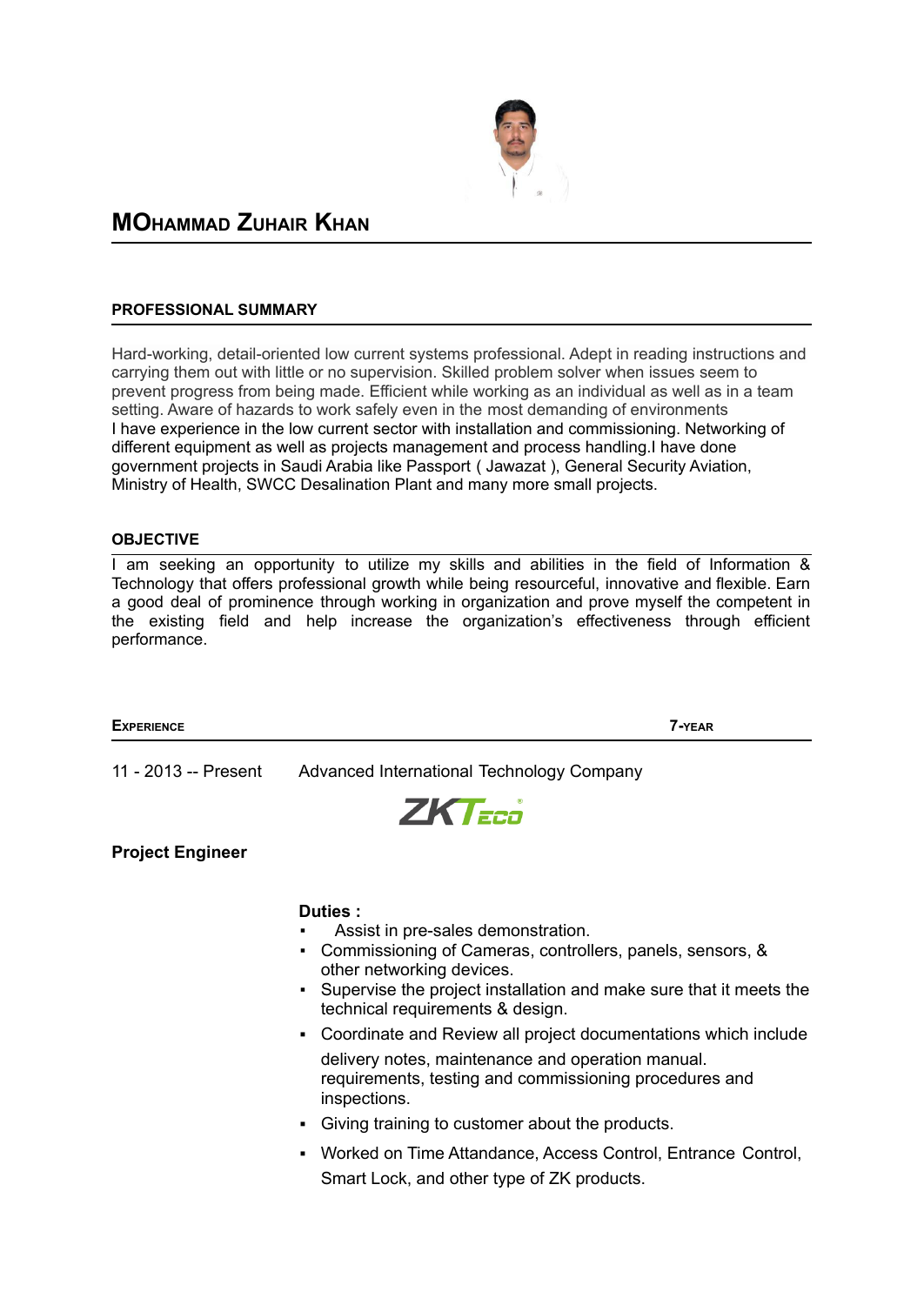Responsible for all the projects regarding network deployment for data centers, network monitoring, trouble shooting CCTV system, Time Attendance systems, Access control systems, Flap barriers, Parking barriers, making reports for attendance of employees and hands-on experience on almost all kind of low current systems.

- **▪** Providing all the details to the team for implementing the network infrastructure.
- **▪** Handling all the issues of the technicians regarding the implementation phase of the project.
- **▪** Diagnosing and resolving a wide range of technical issues.
- **▪** Take ownership of a call and seeing it through to closure.
- **▪** Escalating calls and issues where necessary to senior managers.
- **▪** Investigating and implementing ways of reducing calls to the Help Desk.
- **▪** Updating support documentation.
- **▪** Answering & responding to all calls & requests within agreed time scales.
- **▪** Keeping customers updated as to progress.
- **▪** Provide troubleshooting and configuration support for client desktop and networking environment.

# **CCTV**

**Engineer**

- **Installing the CCTV surveillance system with DVR system, using** Different types of cameras to a premises and Connecting Cameras to the system.
- **Installing the CCTV surveillance system with NVR system, using** Different types of IP Cameras to a premises and Connecting Cameras to the network.
- Worked on various type of products.

**BIOMETRIC ACCESS CONTROL/TIME, ATTENDANCE & SMART LOCK Engineer**

- **EXECT** Installation (by technicians) and commissioning of complete Access control systems, Biometric Devices & time attendance system.
- Software Installation for the above systems to make them online through TCP/ IP on LAN or taking the data through flash drive from device.
- Configuration, integration and testing of installed system's applications & software.

# **FIBRE OPTIC**

**Engineer**

▪ Designing, spilicing and testing of Single Mode (SM) Fibre Optic and Multi Mode(MM) Fibre Optic.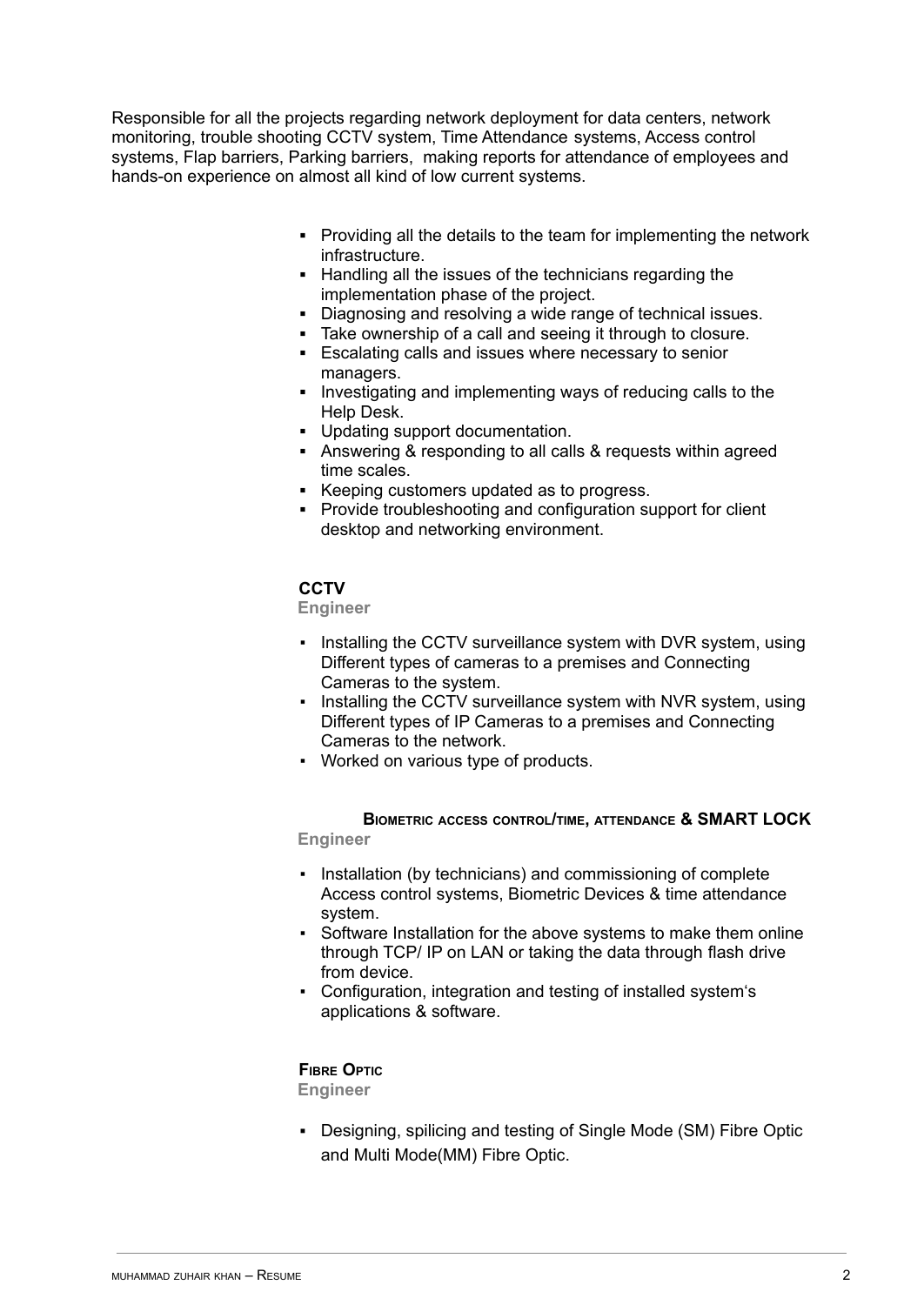# **AVAYA IP TELEPHONY SYSTEM**

**Engineer**

**EXECT:** Have well experience of IP Office v2 500, giving extensions and externel lines for calling and managing all the extensions.

### **PROFESSIONAL SKILLS**

- A good working knowledge of all levels of helpdesk support.
- Excellent telephone manner and customer service skills.
- **Experience of setting up and maintaining hardware and software** systems
- Ability to work shifts and weekends occasional overtime / overnight.
- Having the ability to listen to, understand and defuse difficult situations.
- **EXEDENGE INCO ADDE IS A** Knowledge of all Microsoft office applications and operating systems.

### **QUALIFICATIONS**

**03.2009 – 05.2013 COMSATS INSTITUTE OF INFORMATION & TECHNOLOGY, PAKISTAN Bs in Telecommunication & Networking**

# **FINAL YEAR PROJECT – Game for Android Operating System.**

The objective of the Project was to build a game with complete rules and regulations. Eclipse was used to develop it. Game was designed for OS versions 2.0 to 4.0. Its interface was designed in canvas and XML. Java programming was used for logic implementation.

# **Achievements**

The project was well appreciated during evaluation and resulted in excellent marks in examination. The project was also placed in a nationwide EMCOT exhibition and received much appreciation.

**03.2006 – 04.2008 PAKISTAN INTERNATIONAL SCHOOL, RIYADH, SAUDI ARABIA Pre-Engineering**

**03.2004 – 04.2006**